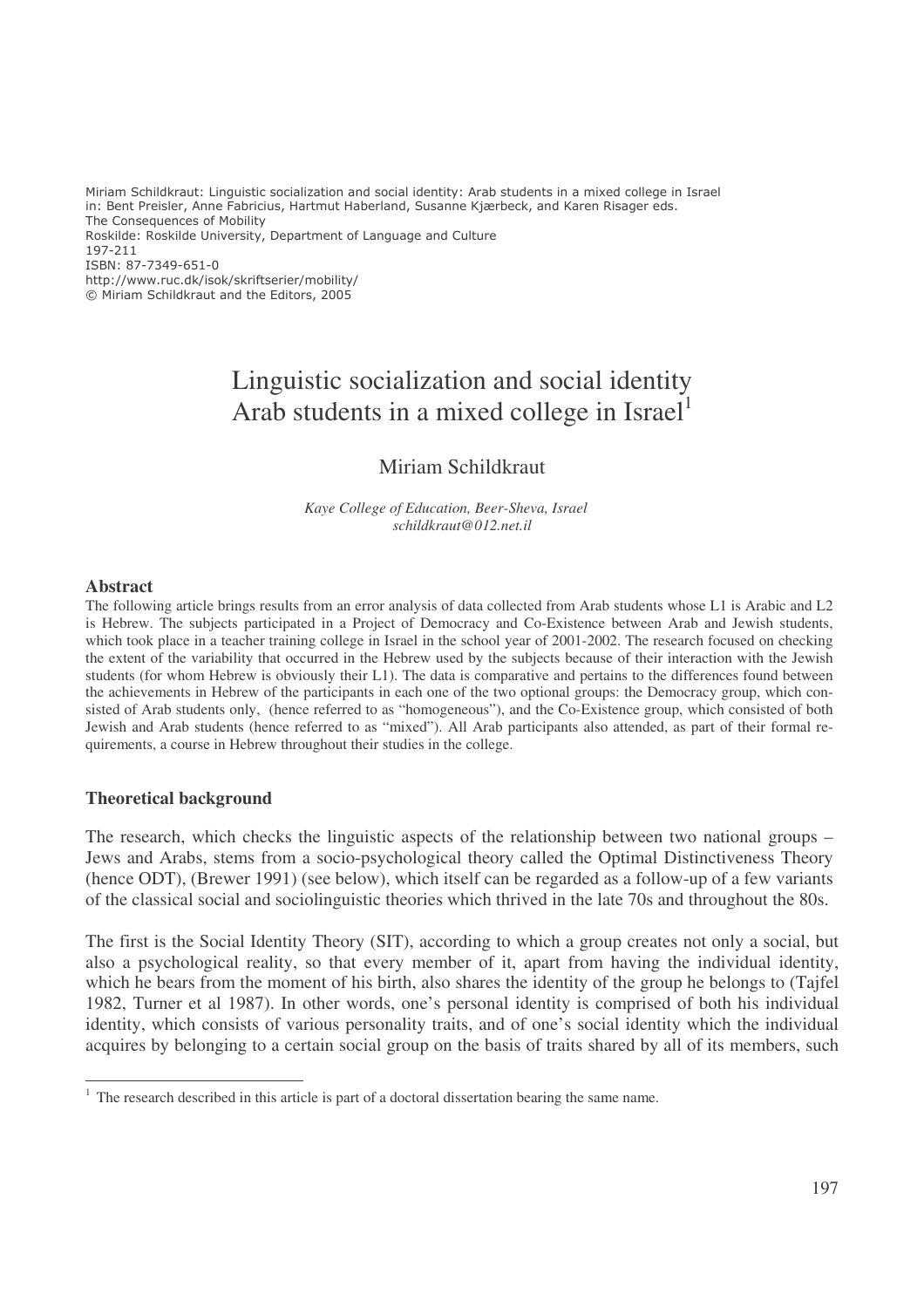as: gender, nationality, religion, political party, academic status, sports group, place of residence etc. According to this view, there is a dialectical relationship between the individual and the society, which is mediated by the social identity and which unfolds in three phases:

- Human beings are born into an existent structure and into a fixed category (according to gender, skin colour, parental affiliation, place of birth, status etc.), in this respect, the social structure is prior to the human being.
- If all the members of the existing groups accept the existing ideology (which usually belongs to the dominant group), and at the same time identify with the characteristics of their own category, they acquire a definite social identity.
- This identity generates their self-concept, which might be either positive or negative. At the same time, belonging to a subordinate group might cause its members to generate a negative identity followed by a low self-esteem. In this case, they might be willing to try to improve their social status. This is the point when a series of changes might be launched and the whole social structure becomes dynamic.

Two strategies might be engaged for this sake: social mobility and social change. We will elaborate here more on the former since it is more relevant for our purposes.

This strategy depends on the view that the borders between the social groups are permeable and enable the individuals to pass from one group to another relatively easily. If the passage succeeds, thanks to hard work, helpful social acquaintances, linguistic accommodation (see below), etc., they, and probably their relatives as well, will be redefined as members of the dominant group, getting all the relevant social benefits.

The follow-up of this milestone theory was the Ethnolinguistic Identity Theory (hence EIT) (Ball, Giles and Hewstone 1984), which applied the SIT to the relationship between majority and minority groups in a society. This theory opted to predict the linguistic changes that would possibly occur in the languages of various ethnic groups under different circumstances. The advantage of this theory is its ability to integrate social structure and individual linguistic behaviour in the case of various ethnic groups operating simultaneously.

The next step was the Linguistic Accommodation Theory (hence LAT) (Giles 1984), which is actually embedded in the EIT and aims at both explaining the systematic differences which occur in this ethnolinguistic arena and predicting the possible trends of development. In fact, the linguistic changes fall into two major categories:

- a convergence process, when the speaker is trying to adopt (to a lesser or greater extent) the linguistic characteristics of the addressee while abandoning those of her own. This is aimed at weakening the original traits of her social belonging in order to help her pass into the addressee's group.
- a divergence process, when the speaker sticks to her original linguistic characteristics and emphasizes her original identity.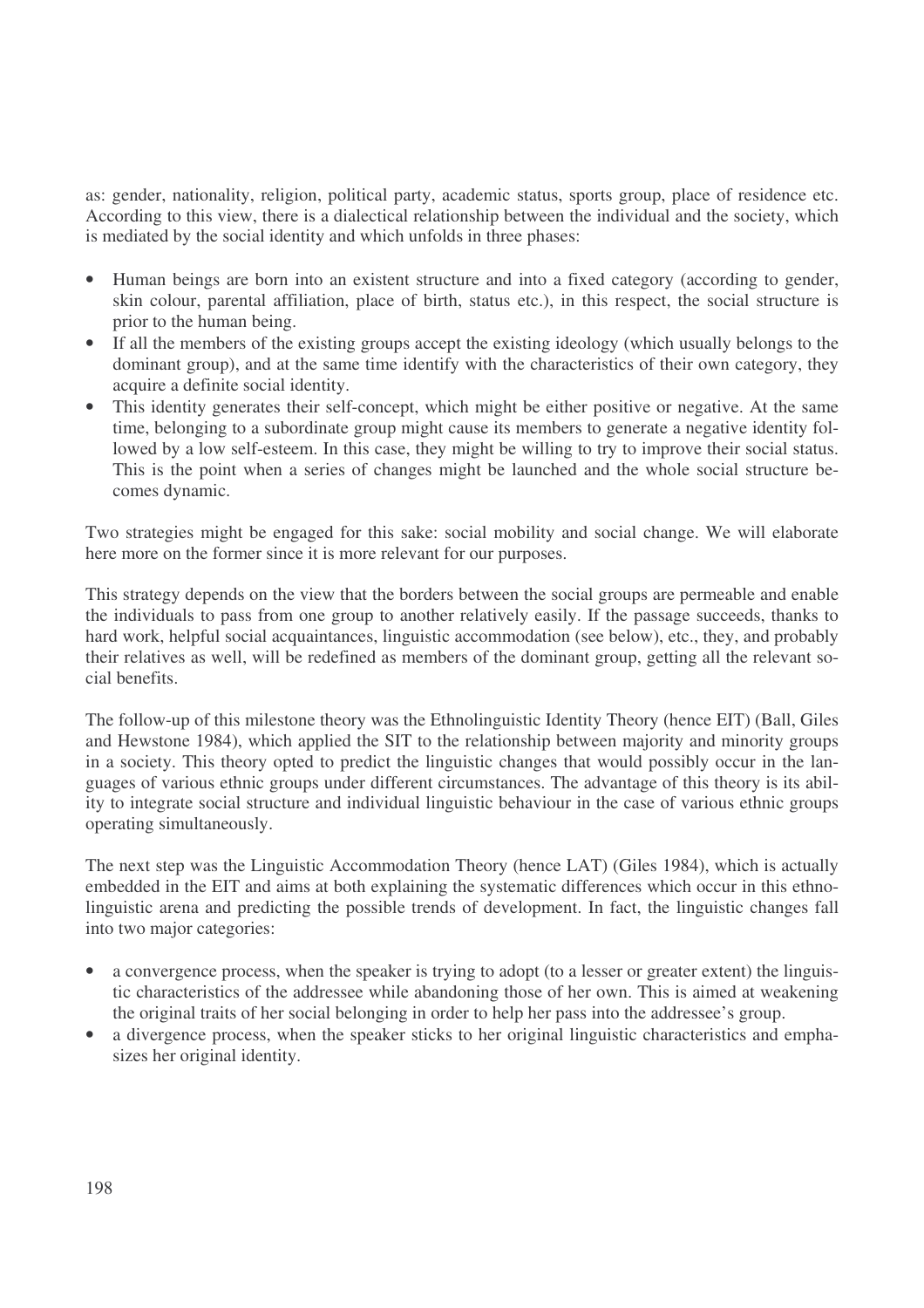One of these two processes might be used by the speakers wishing to either improve their social identity or rather emphasize their unwillingness to integrate.

And yet, since things are often not as schematic as they might seem from the above scenarios, let us have a closer look at the Optimal Distinctiveness Theory (hence ODT), which seems to reflect our case much more accurately. According to this theory, human beings are motivated to achieve a balance between contrasting needs: on the one hand, the need to assimilate in order to accentuate the feeling of belonging to groups which enjoy positive social value, and on the other hand, there is the need to diverge in order to preserve the feeling of independence and the original, unique identity. Brewer assumes the two-directional movement is simultaneous.

The ODT was, indeed, the socio-psychological starting point of the following research. The SIT and its follow-ups were accepted as valid, but because we deal here with two national groups, it is not surprising that we have found a mixed pattern which seems to have reflected simultaneously the contrasting wishes on the part of the subjects in question: to gain acceptance on the one hand without loosing their original identity on the other.

#### **Research on Israeli multiculturality**

In addition to these classical sociolinguistic theories, we should now examine some of the data obtained from the current fieldwork in the sphere of multicultural group-work in Israel. We will offer here just a brief overview, since the focus of that work is not linguistic. However, the social dilemmas, which have been uncovered there, shed some very significant light on the results obtained by this research, since the linguistic modification we are dealing with occurred among the participants of a multicultural group as well.

The following summary pertains to a number of research papers all conducted in Israel in the late 90s on various aspects of the Israeli multiculturality (Kacen & Lev-Wiesel, 2002). The existing data encompasses a great deal of the social variety and social polarity of Israel: Jews and Arabs, Oriental Jews and those coming from the Western countries, secular, moderate religious and orthodox communities, veteran citizens and new immigrants, northern Arabs and southern Bedouins, residents of urban centers, and rural settlements (such as kibbutz or moshav). In addition to these, we also find the heated political disputes between Right and Left Wing ideologies, representing respectively those who dream about keeping all the conquered territories and those willing to give them back and support the establishment of a Palestinian state.

Such a structure inhibits the prospect of successful social integration. The deeper the discrepancies and the more vocal and outspoken the sectorial ideologies are, the poorer the economic resources, and the bigger the needs, the more tense and hostile the inter-group relations become. The increasing hostility, which has lately become characteristic of the whole of Israeli society, endangers the general status quo and is hazardous to the stability of the whole social system.

In view of this, the current discourse in Israel, both personal and public, not surprisingly expresses a lot of heated emotions, covering the genuine anxiety for fragile, personal welfare. Mautner, Sagi and Shamir (1988) claim that a dialogue between conflicting groups today reflects a competition and a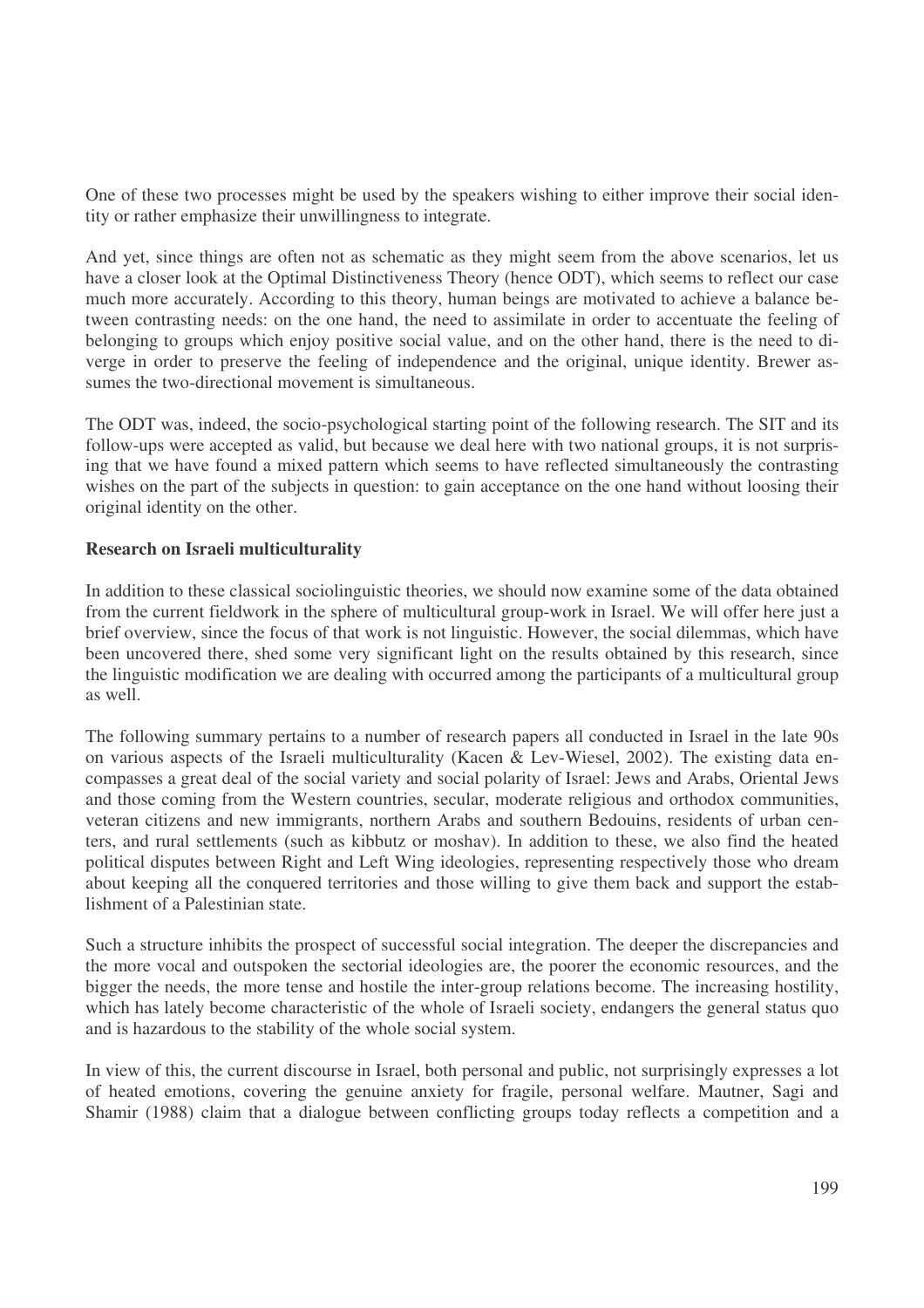struggle over resources rather than a real dialogue. Bar-On (1999) finds the outcome of this situation in a demonisation of the "other".

Such a social climate leads to the loss of a rational attitude to the various conflicts and to the emergence of externalised, irrational emotions of hatred towards the opposite stands. There is no doubt that, as long as this heated atmosphere does not change, it would be rather difficult to view the Israeli society as really multicultural, where different cultures exist side by side in a relative harmony and enjoy both respect and legitimacy from the individuals as well as from the establishment itself (Leonetti, 1994).

The following are some of the conclusions reached by the group of researchers working with several conflicting groups in Israel (all data provided by Kacen & Lev-Wiesel 2002):

All the researchers unanimously agree that it is not enough to provide an opportunity for an encounter between conflicting sides, especially when the conflict is historical, ideological and national and has been fostered for a great many years. They claim that a real dialogue can be created only provided emotional and cognitive barriers have been overcome first. Otherwise, any attempt to create a mutual openness will probably fail right from the start:

- Sagi, Steinberg and Faheraldin, who studied a mixed group of Jewish and Arab students at the Ben-Gurion University in Beer-Sheva (a group very similar to the one reported in our research), claim that a significant encounter between the participants of such a group can only occur at the microlevel, focusing on what they call "the personal rather than the collective I".
- Lev-Wiesel claims that a genuine encounter between conflicting groups is always emotional, not rational.
- Bar-On (2000), working with second generation Holocaust victims and their German creators, believes that the encounter was possible due to the empathy that was created as a result of each participant first being encouraged to tell his own personal story.
- The personal experience can either precede or follow other phases of the group encounter, for instance, conflicting political stands are externalized, but the encounter becomes significant only after emotional bridges have been constructed between the conflicting sides.

We will later examine the linguistic implications of these conclusions.

Before we start presenting the data, it seems appropriate to look into the nature of the unique national group in question.

#### **The Arab Minority in Israel**

The Arab population in Israel comprises a national minority of 20% of the total population. This national minority interacts with the Jewish population, which is the national majority in the country. However, on the Israeli scene the concept of nationality is tricky, since there is no separation between religion and nationality in the state, and since the ordinary meaning of the concept as it is known from other Western countries, here is referred to through citizenship. Furthermore, Israel has never devel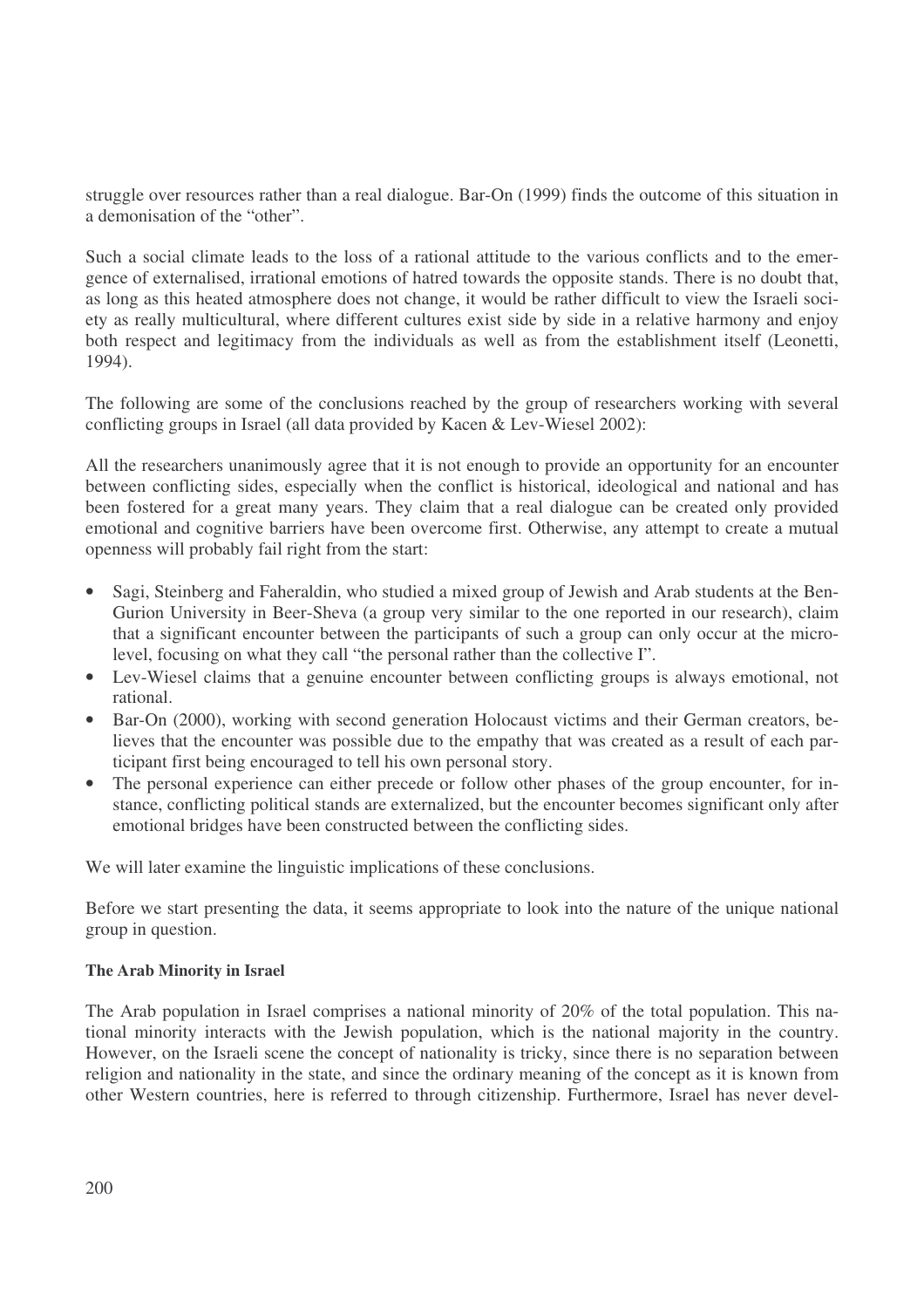oped a notion of Israeli nationality, which would encompass all its citizens as it is in the case of the American nationality, for instance, including all American citizens, or in the case of Spain, where the notion of Spanish nationality includes both Castilians from Madrid and Catalonians from Barcelona.

Things are even trickier in the Arab sector. Israeli Arabs are Israeli citizens just like Jews, but their nationality is considered Arabic. Furthermore, parallel to the notion of the "Jewish people", the Arabs have the notion of the "Arab people", though they assign it a totally different meaning. From their point of view, the Arab people is comprised of a few nations mainly according to the territory they live on, and as a result, we get the Egyptian nation, the Saudi-Arabian nation, the Iraqi nation etc., and in the Israeli case, they refer to themselves as the Palestinian nation (or part of it) whose place of residence is Israel.

All this plays a role when we come to understand some of the reasons for the tension that exists between the Arab population and the state of Israel. The Arab sector strives to be regarded as a national minority both because it has feelings of belonging to the Great Arabic People (living mostly in the Middle East) and because there is no all-encompassing Israeli nationality that would embrace it as well. However, the state of Israel is strongly hesitant on this issue, mainly because it fears the political implications of a case, such as claim for territories within the state, or other signs of political sovereignty (Samooha 1996).

As a consequence, the Arab sector is traditionally viewed by the state only as an ethnic group which is entitled to a lot of freedom with respect to linguistic, cultural and various folkloristic matters, but to no freedom at all with respect to issues of national independence with a symbolic significance, such as a flag, a capital city or a national anthem.

Indeed, if we examine in more detail the language policy pertaining to the Arab minority, we will find autonomy on the following issues: First, Arabic is considered as one of the two official languages of Israel, side by side with Hebrew. As a result, all official forms are either written bilingually or have an Arabic version. Signposts on roads or in public places are bilingual as well. In addition, Arabic is recognized officially as the L1 of the Arab citizens and consequently is used as the formal language of instruction throughout the educational system, from kindergarten up to high school. Hebrew, however, is taught as a compulsory L2 from fourth grade onwards. It is only in the academic institutions, colleges or universities, that Hebrew becomes the language of instruction. In addition to this, there is also free press in Arabic, as well as a newsreel on both radio and television.

These facts play a important role in trying to understand the linguistic behaviour of Arab citizens in Israel, facing the choice of manoeuvring between the two languages at their disposal (we ignore English, which is their compulsory L3, since it is irrelevant in this context).

Attention should be drawn to yet another fact: There is a large discrepancy between the northern Arabs, be it Muslims, Christians or Druze and the southern Arabs called Bedouins. The gaps are significant on most levels in favour of the northern group, but the situation is especially painful when it comes to education. This is not the appropriate place to elaborate on these matters, but we will just mention the fact that all the Bedouins of the south, to which all the informants of this research belong, were former nomads, some of them partially still are, some have been forced to settle in modern villages, which the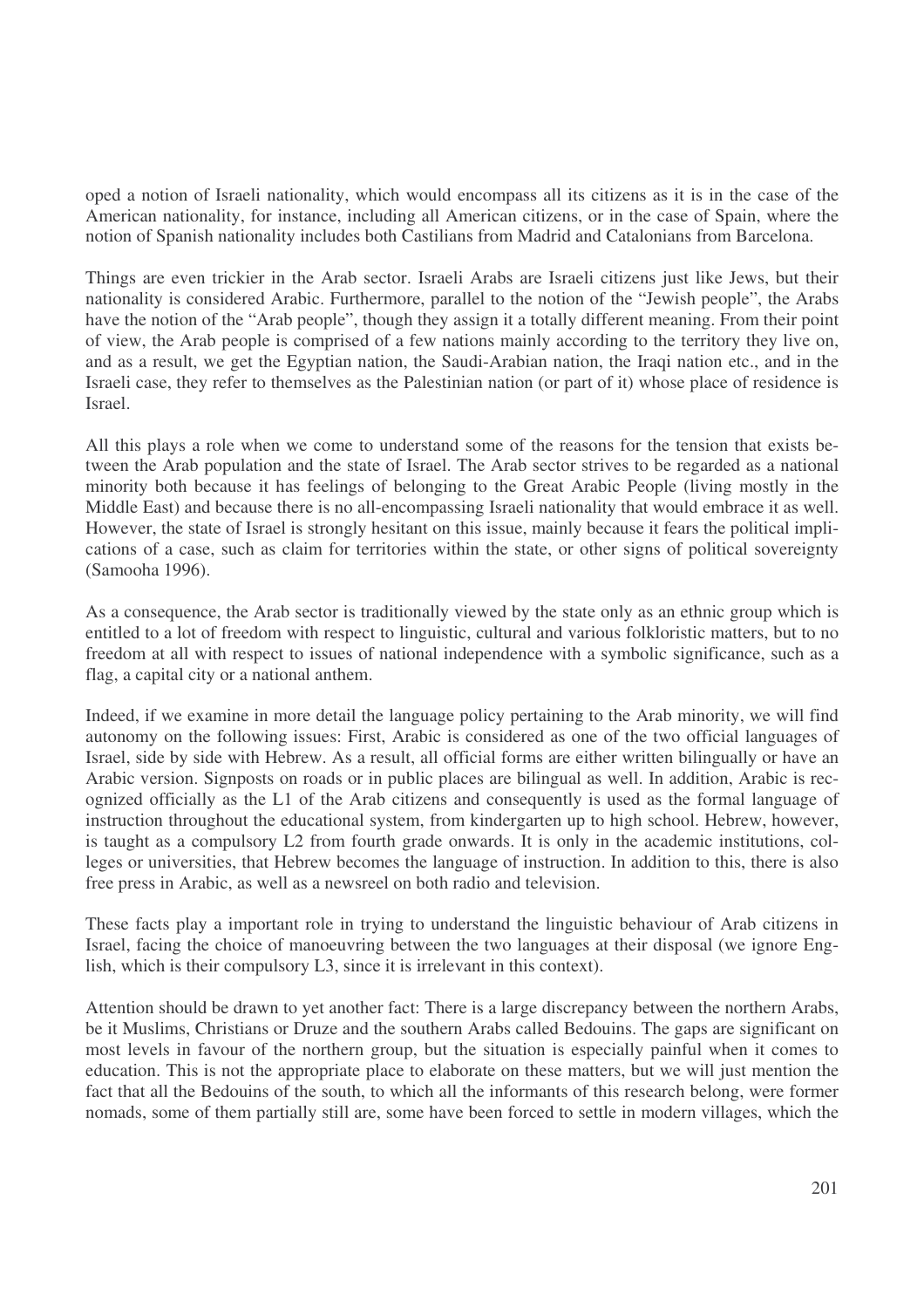elderly often despise, since they view this as a hostile act of resettlement. At most places it is possible to find emerging disputes between the older and younger generations over all issues pertaining to modernity, be it the extent to which one should still adhere to tradition, accept the dictates of the government with respect to the place of residence or feel motivated to learn the Hebrew language beyond the compulsory basics.

We will refer to this issue again while analysing the results of the research in front of us.

# **The Kaye College of Education**

Let us first start with a brief look at the setting the research took place in.

Kaye College is a teacher-training college situated in Beer-Sheva, which is the biggest city in the southern part of Israel. It has about a thousand regular students, studying for their B.Ed. in Teaching, and about the same number who studies in special, short-term target courses of various types. About 30% of the regular students are Arabs, mainly Bedouins from the South. Only about 10% of the total number of the Arab students, and usually even less, come from the north of Israel, and they are usually on a higher level than those from all the southern vicinity.

On the whole, the Arab students study in the framework of their sector, where courses dealing with Arab culture, language and tradition as well as courses in Methodology and Didactics (applied specifically to the Arab sector) are taught in Arabic. This is true for the vast majority of the Arab college students, apart from the very few ones (around 20-30) who specialize in the junior-high stream and take integrative courses with the Jewish students in Methodology and Didactics as well.

All Arab students take three compulsory courses in Hebrew (one per year). In addition, they study together with the Jewish students in the compulsory courses of Computers and English, which are taken in the first year only.

It is quite clear from this picture that there is only scarce, and often close to no interaction between the Arab and Jewish populations in the college, apart from those few Arab students studying in the juniorhigh stream, or the very rare cases of Arab male students who specialize in Physical Education (roughly 2-3 a year, and sometimes none) and who join the general P.E. stream (which is mostly Jewish).

This is why the Co-Existence project, which is available for the Arab students when they are in their third year of studies, provides them with a unique opportunity to meet the Jewish students under different circumstances and perhaps for the first time to develop a significant acquaintance with them.

We will now take a closer look at this unique framework.

# **The Project of Co-Existence and Democracy**

The project is a unique unit in the college where students of both sides meet in a framework of workshops in one of two possible streams, 'Co-Existence' and 'Democracy':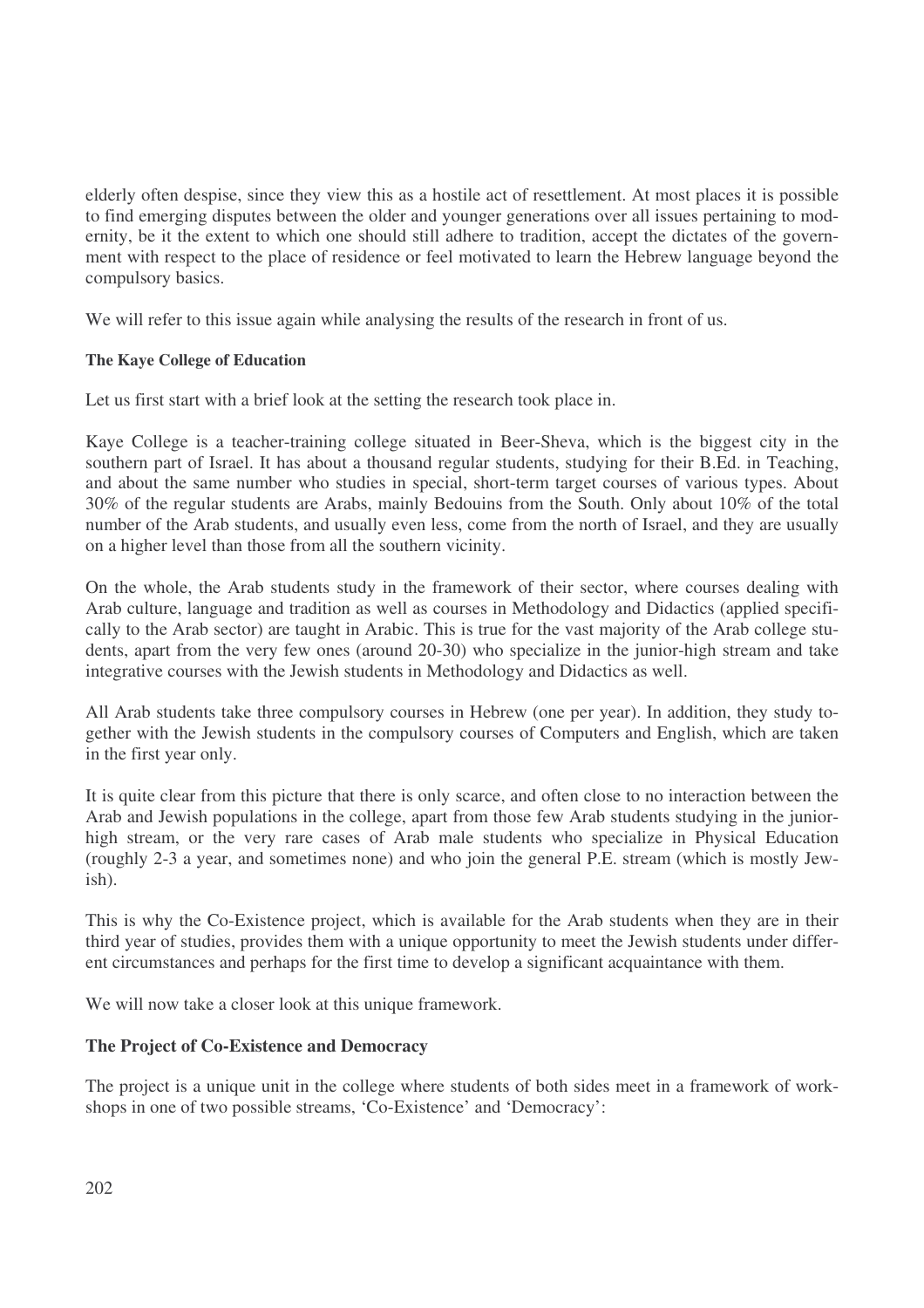**The Project of Co-Existence and Democracy 103 students Co-existence:** 3 mixed groups, in total: 29 Arab students  $(9 + 10 + 10)$  and 25 Jewish students  $(9 + 8 + 8)$ **Democracy: 3 homogeneous groups, in total: 49 Arab students (16 + 16 + 17) The research was conducted in the college in the school year of 2001-2002**

For various internal reasons related to a non-identical structure of the studies in the Jewish and the Arab sectors, all Arab third-year students were included in the project, whereas for the Jewish students it was an elective course. In order to grant the Arab students with at least a certain feeling of choice, and at the same time to solve the problem of the uneven number of students on both sides, two optional streams were created for the Arab students: one, which consisted of a mixed population of both Jewish and Arab participants and focused on matters of co-existence, and the other, which consisted of Arab students only (hence called "homogeneous") and focused on matters of democracy with a specific emphasis on the rights of a minority in a modern, democratic state.

In both frameworks, the language of instruction was Hebrew. In the mixed groups, Hebrew was used both by L1 speakers (the Jewish students) and by L2 speakers (the Arab students), while in the homogeneous groups, it was used by L-2 speakers only. In both kinds of groups, the students participated in workshops (rather than in frontal lessons), sitting in a circle discussing matters or taking part in activities that the instructor brought up. All participants went on two outings, one per semester, and all prepared one minor project at the end of the first term and a final, major project at the end of the year. All projects were done in teams (usually pairs or quartets). In the case of the mixed groups, all teams, who spent quite a substantial time on preparing the projects, always had to be mixed too.

The aim of this research was twofold: first, following the LAT (see above), the aim was to check to what extent the Bedouins' participation in mixed or in homogeneous groups and experiencing varying amounts of interaction with the Jewish students, indeed affected their performance in Hebrew.

In other words, in terms of this research, the differences in the performance of Hebrew which were expected to be found between the participants of the mixed groups and those of the homogeneous groups were explained in the following way:

Since all the informants took compulsory courses in Hebrew, it was believed that a possible discrepancy between the Hebrew of the participants of the mixed groups and those of the homogeneous groups with respect to various parameters of Hebrew could well be expected. It was further assumed that the discrepancy in performance would be in favour of the participants of the mixed groups. Such results could validly be interpreted as a consequence of being exposed both to more linguistic input in the target language and to stronger social integration and intra-group communication (Ellis 1998, Krashen 1985).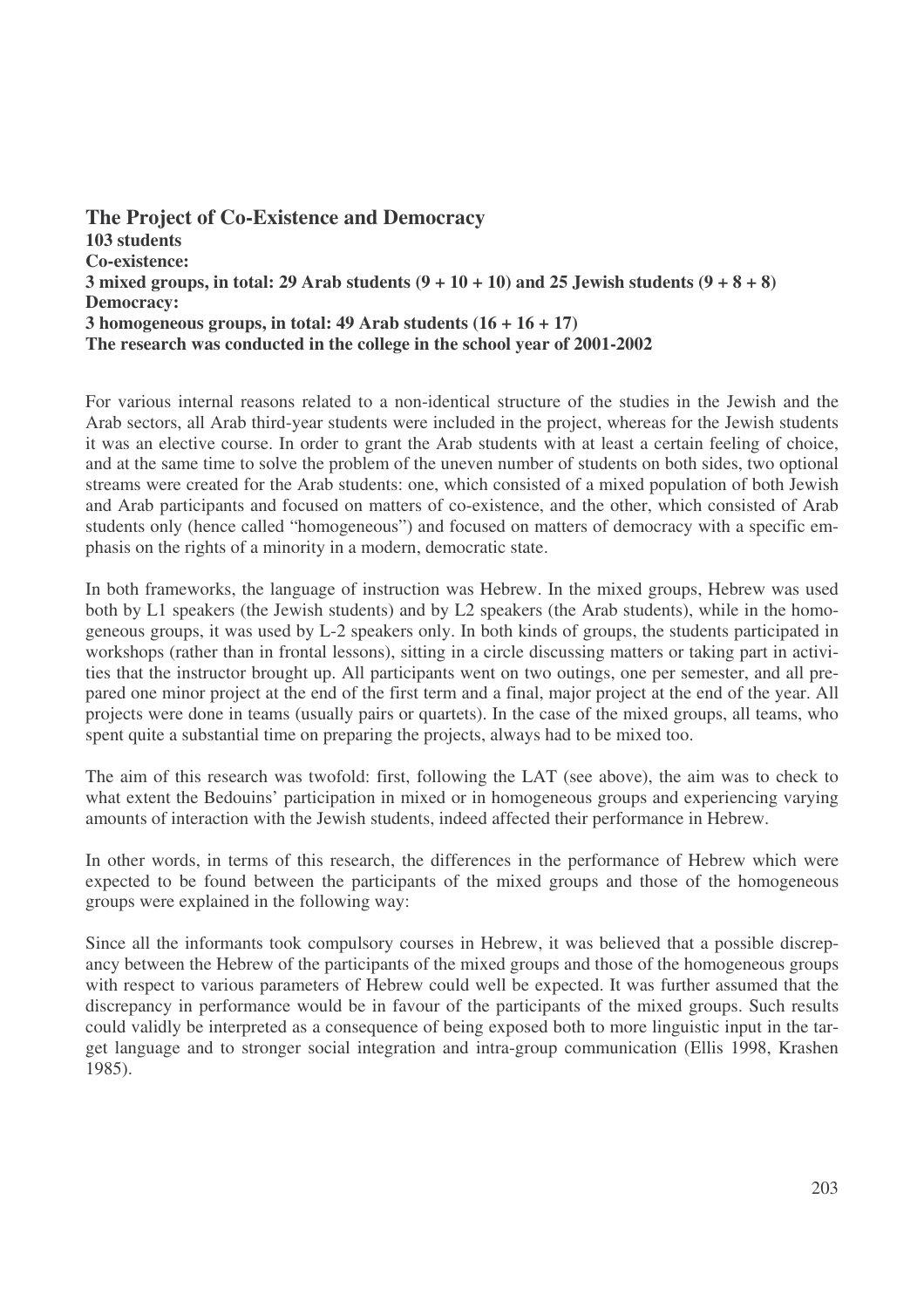However, a possible correlation between better results in L2 acquisition with a greater motivation to integrate with Israeli society at large, and the students of the college in particular, could possibly be seen as a result of convergence compatible with the LAT. Apart from conducting a sheer linguistic analysis, this is why we also looked into the participants' attitudes to the target language and then checked the correlation between the two.

Data was collected from both the mixed and the homogeneous groups four times during the school year in two ways: Since spontaneous speech was impossible to get as due to the participants' refusal to be recorded, they were asked to write short pieces of free writing in Hebrew on any one of a list of subjects offered to them. In addition to this, syntactic competence was also checked by having them choose between correct and erroneous sentences presented to them on questionnaires.

It should be noted that minor differences were already traced in favour of the future participants of the mixed groups on the very first test in Hebrew, which was given right before the project had started. This, of course, can be explained in several ways and we shall elaborate on this point in the concluding section.

The data was measured on three parameters of the students linguistic competence – the grammatical, the stylistic and the lexical. These three parameters were chosen since each one of them reflects a different aspect of language: grammar, which is a rule-governed system, reflects the formal aspect and as such, lends itself to formal instruction; style reflects the subjective aspect since it is usually a matter of choice (Crystal 1992), and the lexicon provides a very interesting tool for assessing both linguistic competence in terms of richness and appropriateness of vocabulary, and attitudinal changes. It was assumed that these three aspects may offer a convenient tool for detecting traits of either convergence or divergence.

The tool for assessment was error analysis which measured, in quantitative terms, the progress made with respect to each parameter throughout the year, and then compared the results between the two kinds of groups: mixed and homogeneous.

A general remark concerning methodology should be made here, however: In all the calculations, the sentence was regarded as the basic unit of measurement so that every error, be it grammatical, stylistic or lexical, got maximum one point, no matter how many times an error of the same kind appeared in a sentence. The number of errors of the same kind in one and the same sentence was ignored intentionally but errors of different kinds were calculated. This was done to enable comparison between the groups.

Let us now look at what happened on each of the three levels in question (Chart no. 1):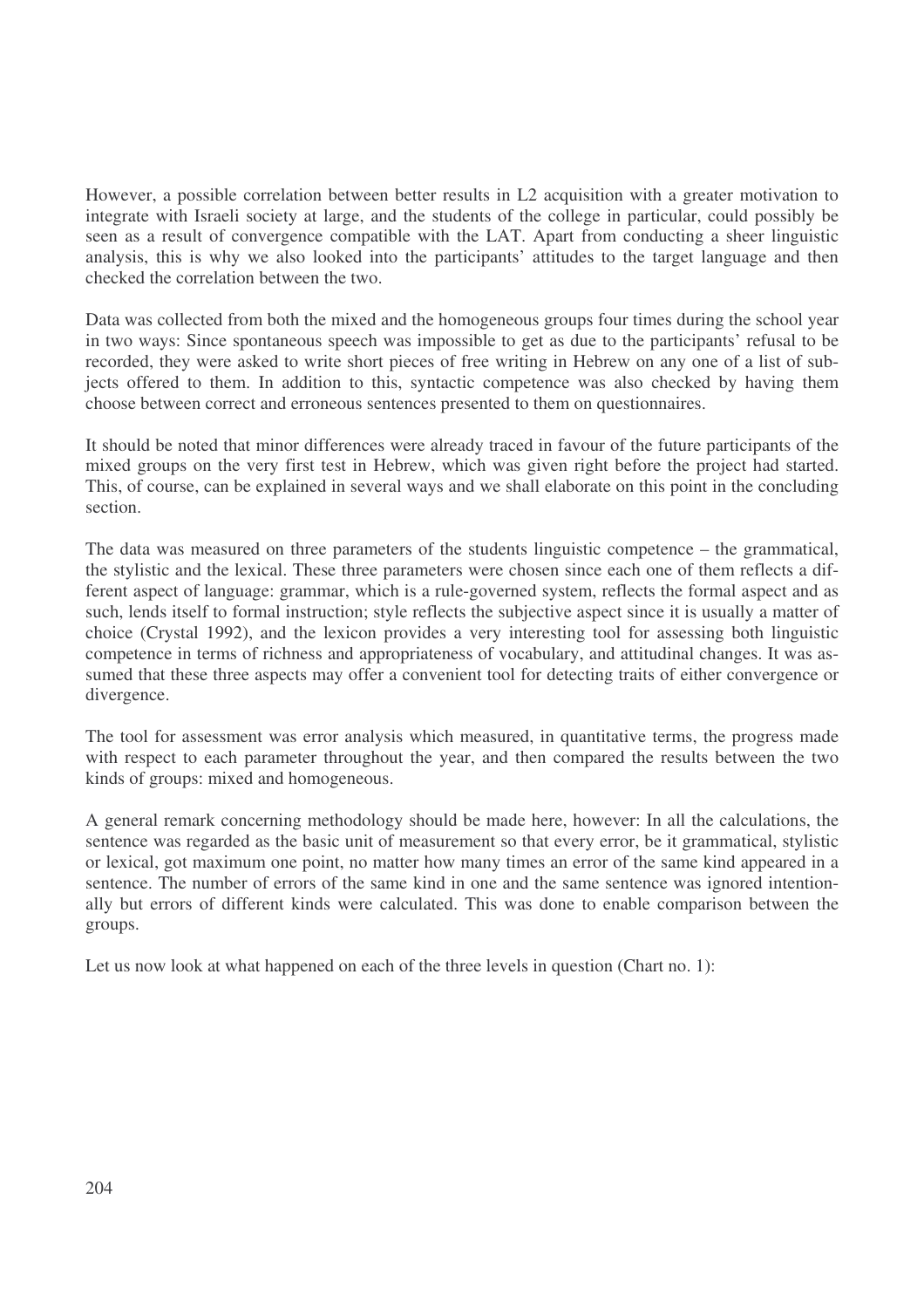# **The difference between the groups with respect to errors**

Figures represent percents

#### **at the beginning of the project:**

|             | grammatical  | stylistic | lexical |
|-------------|--------------|-----------|---------|
| mixed       | $\sim$<br>∠∠ |           | $\sim$  |
| homogeneous | ر_           | 84        |         |

#### **in the middle of the first semester:**

|             | grammatical  | stylistic | lexical |
|-------------|--------------|-----------|---------|
| mixed       | $\sim$<br>ر_ |           |         |
| homogeneous | $\cap$<br>ر_ | ິ         | ⊥ J     |

#### **in the middle of the second semester:**

|             | grammatical  | stylistic                | lexical |
|-------------|--------------|--------------------------|---------|
| mixed       | $\cap$<br>ΖU | 64                       |         |
| homogeneous | $2\pi$       | $\overline{\phantom{0}}$ |         |

#### **at the end of the year:**

|             | grammatical  | stylistic | lexical |
|-------------|--------------|-----------|---------|
| mixed       |              | τω        |         |
| homogeneous | $\cap$<br>∠∪ | U         |         |

Chart no. 1

# **Grammatical level**

Errors found at this level fall into several categories: First, there is a large group of syntactic errors, with cases such as subject-verb disagreement in terms of number or gender. Since Hebrew is a language where both nouns, verbs and adjectives can be pluralized, it would be unacceptable in a sentence to have a subject in the plural and its verb in the singular. Besides, nouns in Hebrew are classified as either masculine or feminine, and furthermore, adjectives and verbs have gender as well. A lack of correlation between these parameters in a sentence is considered erroneous as seen in the following example:

*\*betach she-hajamim ha-achronim shinta et daati. (surely that the days the last changed my mind.)*

The problem arises because the noun which functions as the subject, and its adjacent adjective appear correctly in the plural of the masculine form, whereas the verb that follows is both in the singular and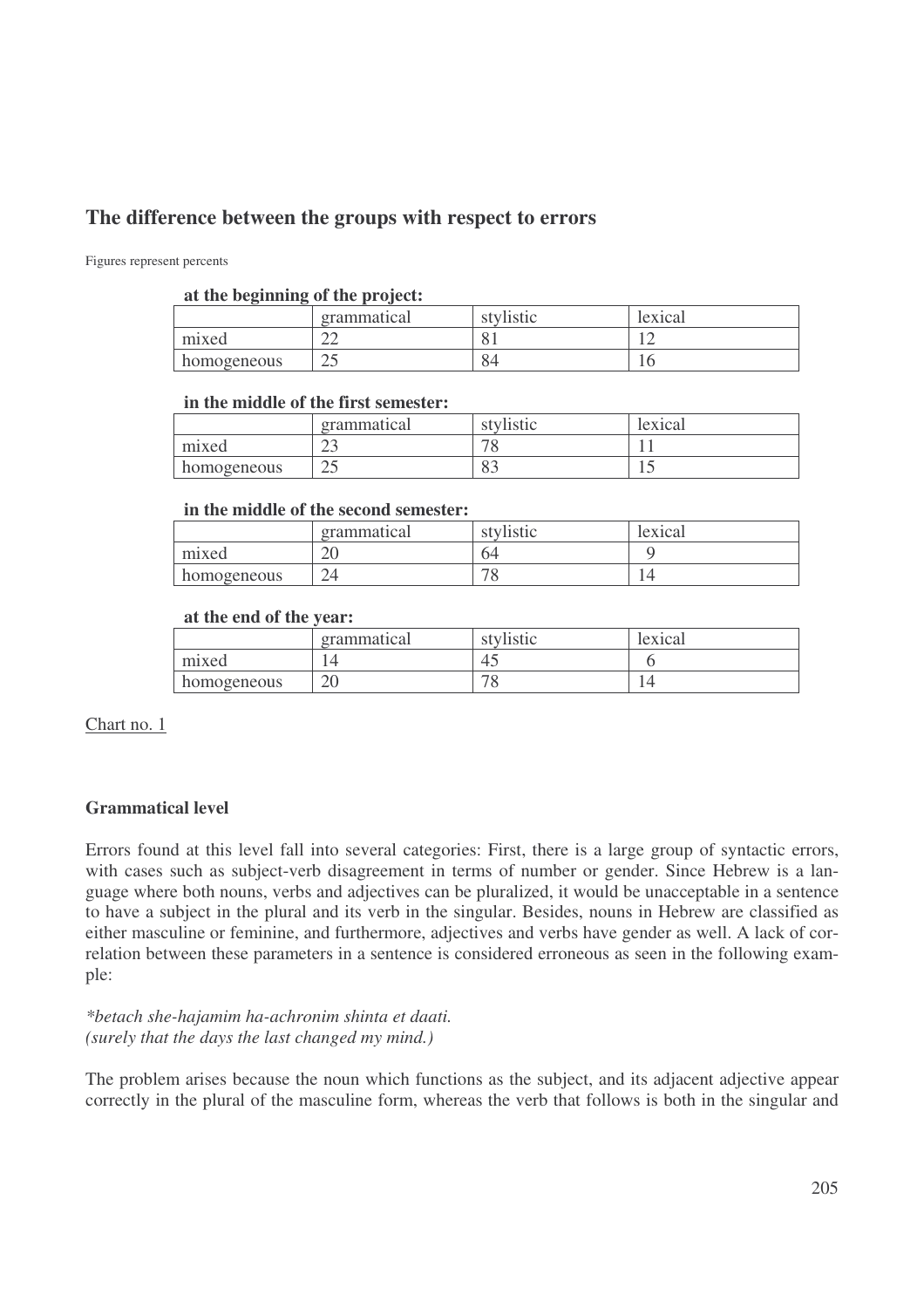in the feminine form. In other words, we have here a case of double disagreement, both in terms of number, plural-singular, and in terms of gender, masculine-feminine.

Another kind of grammatical error falls into the category of either misplacement or a total lack of prepositions, connectives or other vital components, such as demonstratives or pronouns:

\**ani choshevet ha-jeladim son'im et habanot sham. (I think the kids hate the girls there.)*

This sentence lacks the connective "that" following the verb "think" which in Hebrew is indispensable. (The reason for this very frequent error is most probably negative transfer from Arabic, where such sentences are possible).

Another kind of grammatical error is a lack of balance in terms of attaching the article "the" only to one out of two words in a phrase:

\**ani roah tzad ha-sheni hu lo tov. (I see side the other it's no good).*

In Hebrew, in a sequence of adjective-noun, the article "the" should either precede both words or not appear at all; otherwise an unbalanced, and therefore an unacceptable structure follows.

From the research the following result with respect to grammar were found. The difference between the two types of groups exists but is not very significant on the first test. Then, about two months later, on the second test, we see an increase in errors in the mixed group although we see no progress in the homogenous group: from 22% at the beginning of the year to 23% in the middle of the first semester. There may be two different reasons for this result. First, it might be a random, insignificant occurrence. In this case, we would say that among these participants, just like among those of the other group, two months after the beginning of the project, there was still no real progress made.

Secondly, perhaps we might not unreasonably assume that since these highly motivated participants got very positively encouraged to communicate with their peers from the other national group, and since the atmosphere was reported as fairly supportive, the subjects might have felt quite comfortable to speak freely. Under these circumstances, the increase in errors probably reflected an increase in their initiative and in the total bulk of the speech that they produced, including an increase in more complex sentences. In other words, this new complexity resulted in producing more errors, especially as regards structure.

If this explanation is accurate, these errors should be seen in a positive light, since they actually reflected much greater and more vivid communication than they handled only a short time earlier.

Then the trend changed towards the end of the first half of the second semester. At that point we can see a decline in errors in both types of groups. The participants in the mixed groups made quite a remarkable progress, going down from 23% to 20% errors, while in the homogeneous groups there was just a slight movement from 25% to24%. The fourth test at the end of the year showed a substantial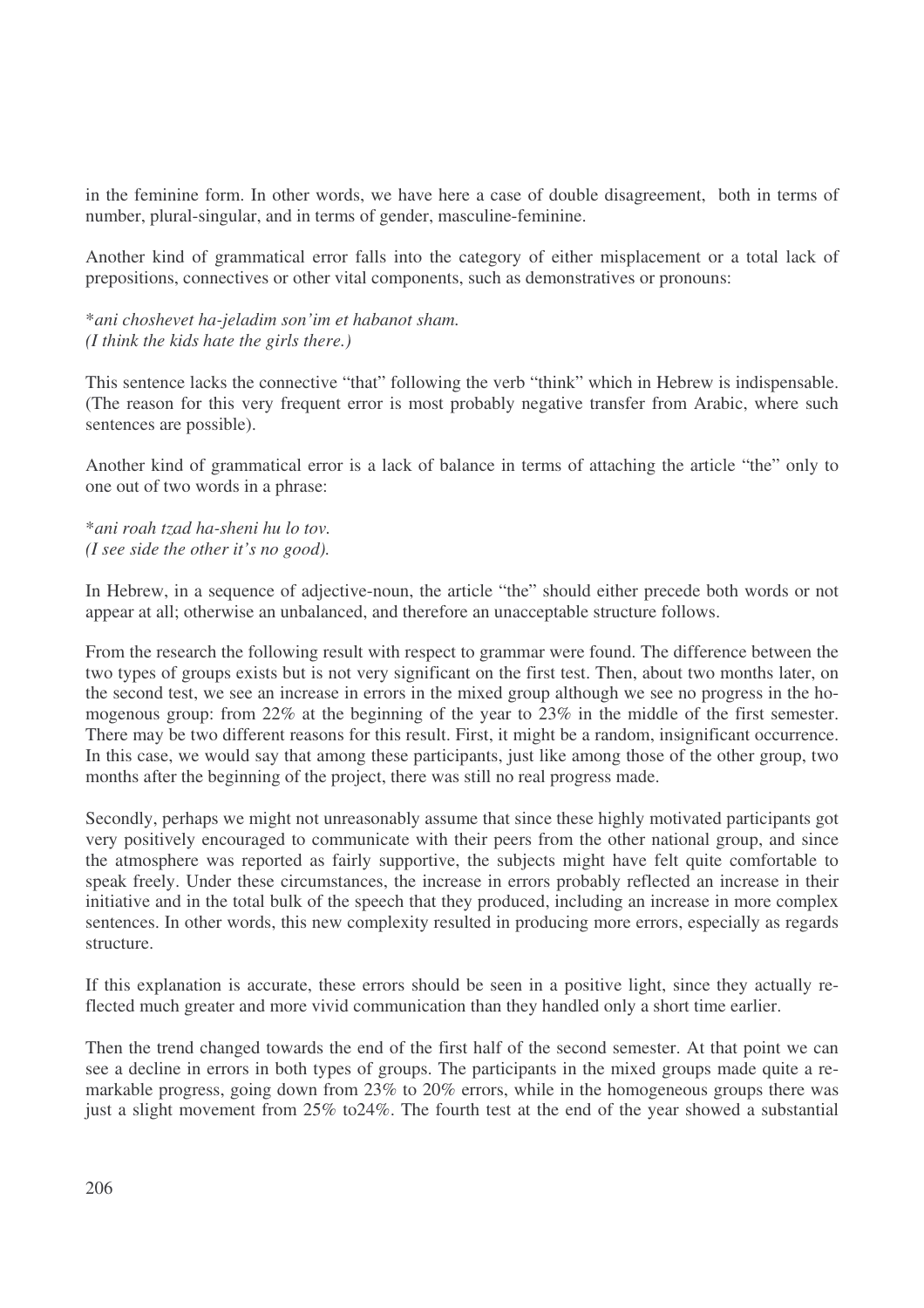progress on the part of all participants, with better results in the mixed groups. Here, the subjects moved from 20% on the third exam to 14% on the final one, which produces a total of 27.2% improvement since the beginning of the year. At the same time, the subjects in the homogeneous groups moved from 24% on the third exam to 20% on the final one, which results in a total improvement of 20% since the beginning of school year.

All in all, it is quite evident that grammatical knowledge of Hebrew was acquired in both groups, probably non-relatedly to the subjects' participation in the double-streamed project. The progress might quite reasonably be related to the compulsory lessons of Hebrew taken by the Arab students.

Still, two differences between the two types of groups should not be ignored. First, the participants of the mixed groups made a much more remarkable progress than those in the homogeneous groups in quantitative terms. In addition to this, qualitatively speaking, they seemed to be much more willing to express themselves. Their pieces of writing were much longer than those of their peers in the homogeneous groups and they used more complex language while trying to express themselves. In the homogeneous groups, most of the subjects used simpler sentences, both structurally and lexically, and to a great extent, this simplicity and relative linguistic poverty stayed unchanged throughout the year.

# **Stylistic level**

In this category, we find errors mainly of the following kinds: a mixture of formal and informal register appearing simultaneously in the same discourse, and sometimes even in the same sentence, redundant connectors and anaphoras and a large number of run-on sentences:

\**ha-avira shesarera bemahalach hapgishot hi meshakefet mi anachnu. (the atmosphere that prevailed in the course of the meetings it reflects who we are).*

*\*hapeulot shehoavru hem mat'imim lishnei hatzdadim. (The activities that were carried out they are suitable for both sides).*

In the above sentences, the anaphoric pronoun which is placed between the extended subject and the verb is redundant, and therefore erroneous, in Hebrew. This sentence presents another problem, namely that it is a borderline case between grammatical and stylistic errors. This is so, since, structurally speaking, we have a redundant component. However, the case of the redundant anaphora has become a major trait of the Hebrew spoken by Arab speakers and has penetrated even folkloristic imitations of such speech. (The second sentence has a grammatical error as well but it is ignore here on purpose).

Another stylistic mistake is mixing formal and informal registers in the same sentence:

\**hashiurim haju achla aval ani lo margisha shehem mevinim ma avar al amejnu. (The lessons were cool but I don't feel that they understand what passed on our nation.)*

The problem with this sentence is that the first clause contains the slang word *achla*, which has the meaning of "cool" or "great" and is used mostly by young speakers. Interestingly, it was borrowed into Hebrew from Arabic, and now the Arab speakers imitating Hebrew slang, use it as part of their conver-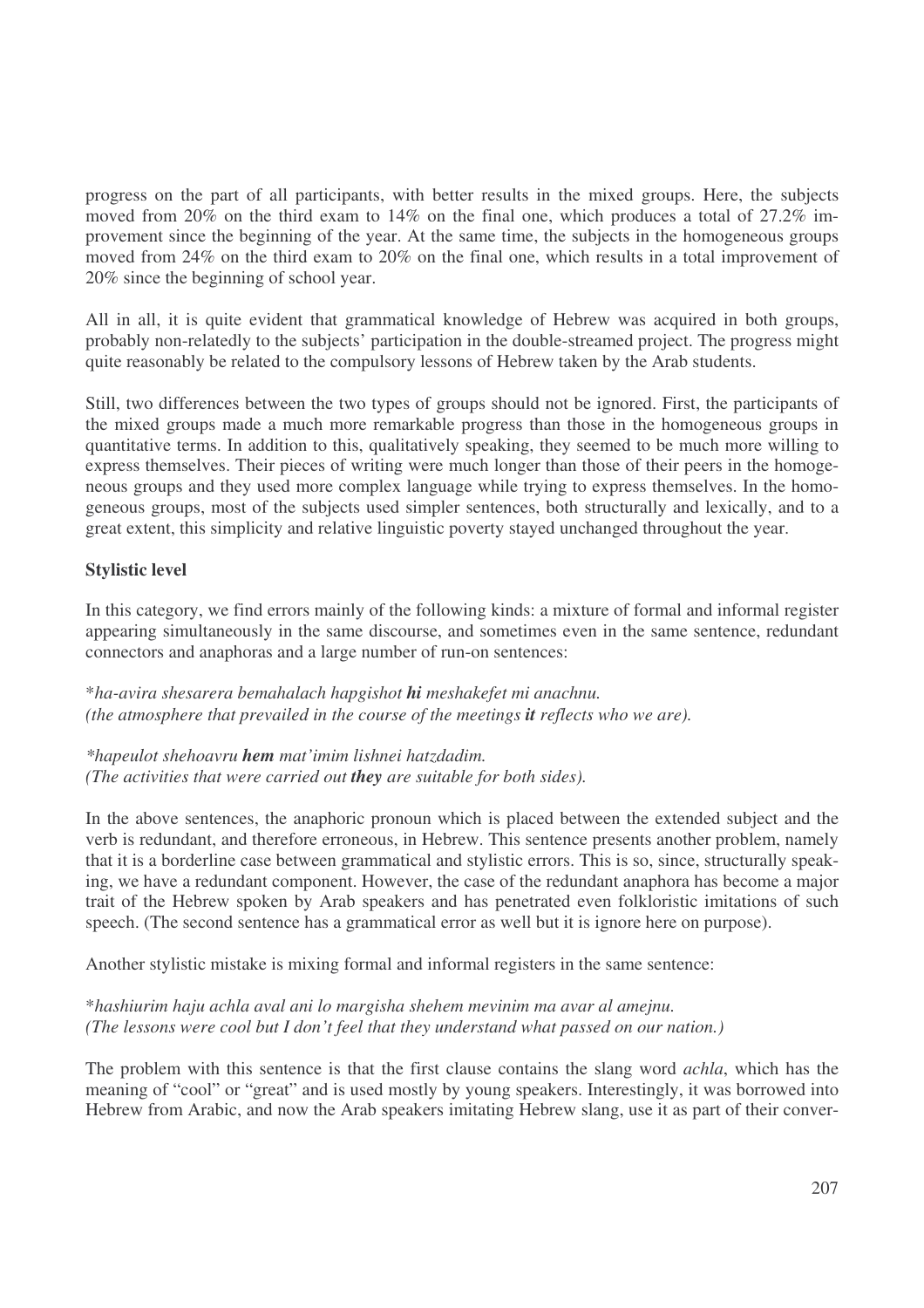gence to the "cool Israeli youth", using it as an Israeli modernism, as a sign of belonging to the "cool users of slang", not as a word from Arabic! However, the second clause of this sentence includes the very formal word *amejnu*, meaning "our nation", and is a formal combination of the standard, uncombined form of *am shelanu*, meaning exactly the same. No native speaker of Hebrew would use both the word in slang in the first clause and this combined formal word in one and the same sentence. With respect to these two words, it is reasonable to surmise that this unacceptable usage is simply a matter of a lack of awareness of their operating on different levels of formality.

In fact, stylistic problems are sometimes difficult to detect since they are hidden in otherwise grammatical sentences. And yet, they form the dominant characteristic of the erroneous speech performed by the subjects in both types of groups.

Once again, we see that right from the start, the subjects in the mixed groups did better than their peers in the homogeneous groups (81% vs. 84% respectively). However, unlike the situation on the syntactic level, the changes that took place here were indeed remarkable in two ways: first, all subjects made constant progress in terms of style, though the dramatic changes which took place in the mixed groups going down in big leaps from 78% on the second exam to 64% on the third, then further down to 45% on the final, resulted in 44.4% of total improvement the mixed group achieved, compared with only 7.1% of improvement in the homogeneous groups.

These figures strongly suggest that style is mainly affected by communicative interaction (the way it happened in the mixed groups) and no results even slightly reminiscent of this rank can ever be achieved through formal instruction only.

However, not all stylistic features were affected in the same way. Erroneous switch of register was the first to decline, though as it has been pointed out to a much greater extent in the mixed groups. With respect to the run-on sentences, little progress was made in both groups, though again the mixed ones yielded better results, and the slight progress which did occur, was sometimes overshadowed by the attempt to express complex ideas. With respect to misplaced or redundant connectors, the picture is not one-dimensional. In some cases, this kind of error has disappeared completely, while in others, especially in the homogeneous groups certain connectives such as *ve-gam*, meaning "and also", seem to be most stubborn, possibly a matter of fossilization.

#### **Lexical level**

This aspect of linguistic competence is closely connected to the stylistic one, and yet, it is the most intricate to test. For various reasons the lexical level is difficult to assess. Only in very few cases a certain word is clearly a matter of wrong choice. An example from English might clarify the point. Although the adjectives *high* and *tall* obviously share some semantic features, it would be wrong to say *\* a high person* or \**a tall* mountain*.* However, what do we do with a sequence such as:

#### *Oh, thank you for the nice food.*

How do we know whether the speaker, obviously wishing to complement the food he liked, actually wanted to say "nice", or rather had the idea of "tasty" in mind. But having forgotten the word in the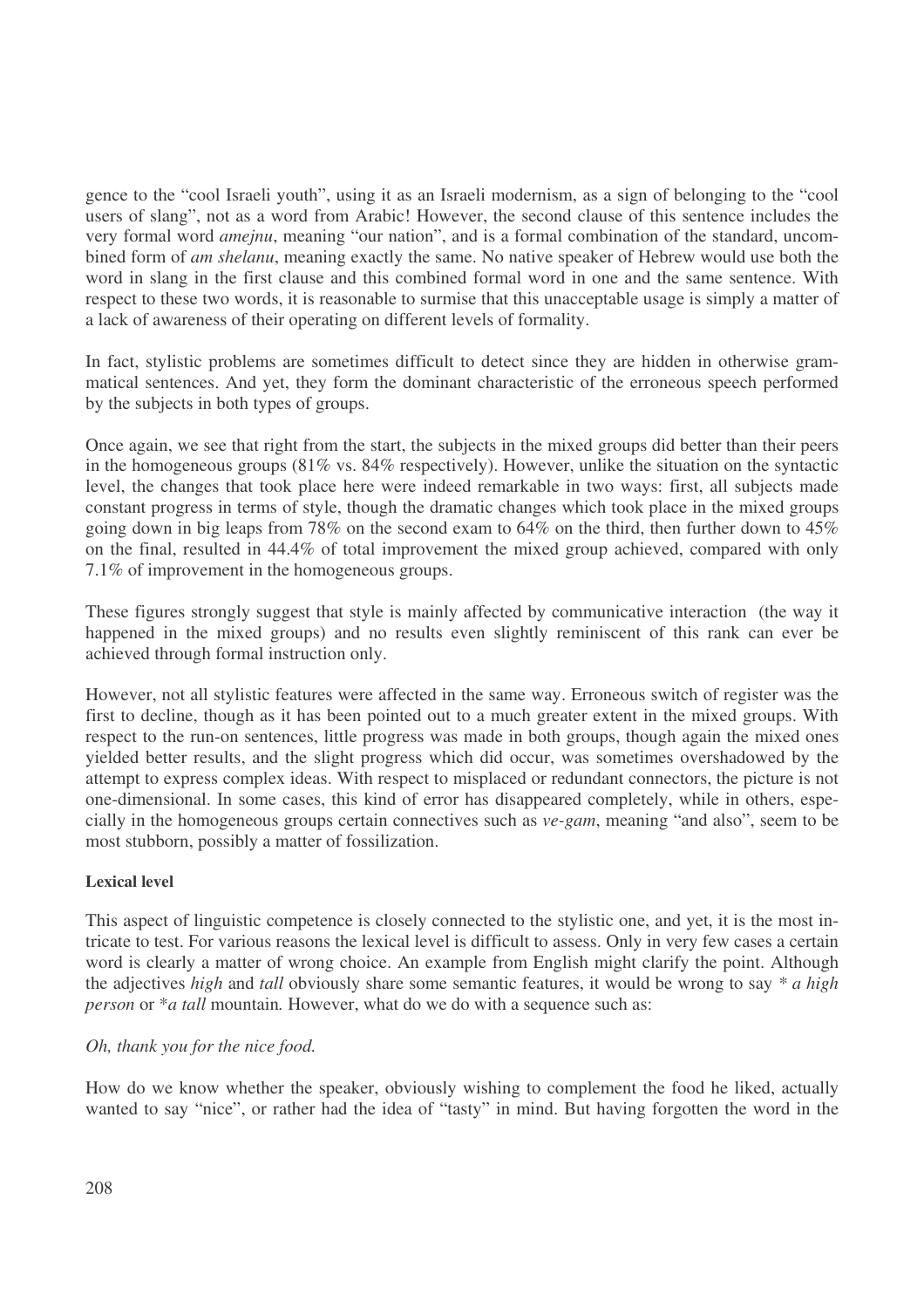foreign language he was using, he said instead "nice", hoping it would convey at least some of the positive feelings he had.

How can we be sure about these vague cases at all? And what should we do about a mistaken sequence of the following kind:

#### *\*I have friends who spoke me about the course.*

Should we regard the missing preposition *to*, which was supposed to follow the verb *spoke* as a syntactic error or rather as a lexical one, assuming that the speaker confused *spoke* with *told*?

In addition to this problem, a strikingly poor vocabulary is another problem not susceptible to a quantitative analysis. No doubt, it would be useful to explore these matters with qualitative tools, but this is not our concern here.

As we can see, the assessment of the lexical competence through the prism of error analysis is not an easy matter at all. As mentioned earlier, we ignored the fact that some sentences had more than one erroneous lexical item, and assigned every erroneous sentence (with one error or more) just one point, as we did with the syntactic and the stylistic parameters.

Here too, from the very start we could see a discrepancy between the performance of subjects in both groups. The 4% gap in favour of the mixed groups at the outset turned into 8% at the end of the year. The meaning of this is that the participants of the homogeneous groups have undergone almost no significant lexical change at all, and the progress of 12.5% they made was very scarce. At the same time, the subjects in the mixed groups have made an extremely remarkable progress of 50% fewer errors at the end of the year.

#### **Conclusions**

The results of this research show the unbeatable consequences of a social interaction that creates not only the physical setting for spontaneous speech and an extensive exposure to the target language, but also those rare and dear moments of real dialogue. As reported by Kacen and Lev-Wiesel (2002), it was only after those "dialogical moments" (Steinberg, in Kacen and Lev-Wiesel) were created and emotional openness followed, that it was possible to observe a change of conduct on the part of the participants. The results obtained by this research seem to reflect the same reality and support the same conclusions from a linguistic perspective. There is no doubt that dealing with conflicting groups and having them sit in a circle and participate in a workshop seems to create favourable circumstances. These might enhance a whole variety of social dynamics, which in turn, might be well reflected through the linguistic prism.

There is no doubt that the greatest effect of the interaction between both populations takes place on the stylistic and lexical levels. Here, the convergence to Hebrew speakers seems very remarkable and clearly noticeable. The grammatical development, however, does not seem to be the result of an unconscious process of convergence, but rather a result of formal instruction which was enhanced by rational reasons such as the need to meet academic requirements of a college, and the awareness that it is within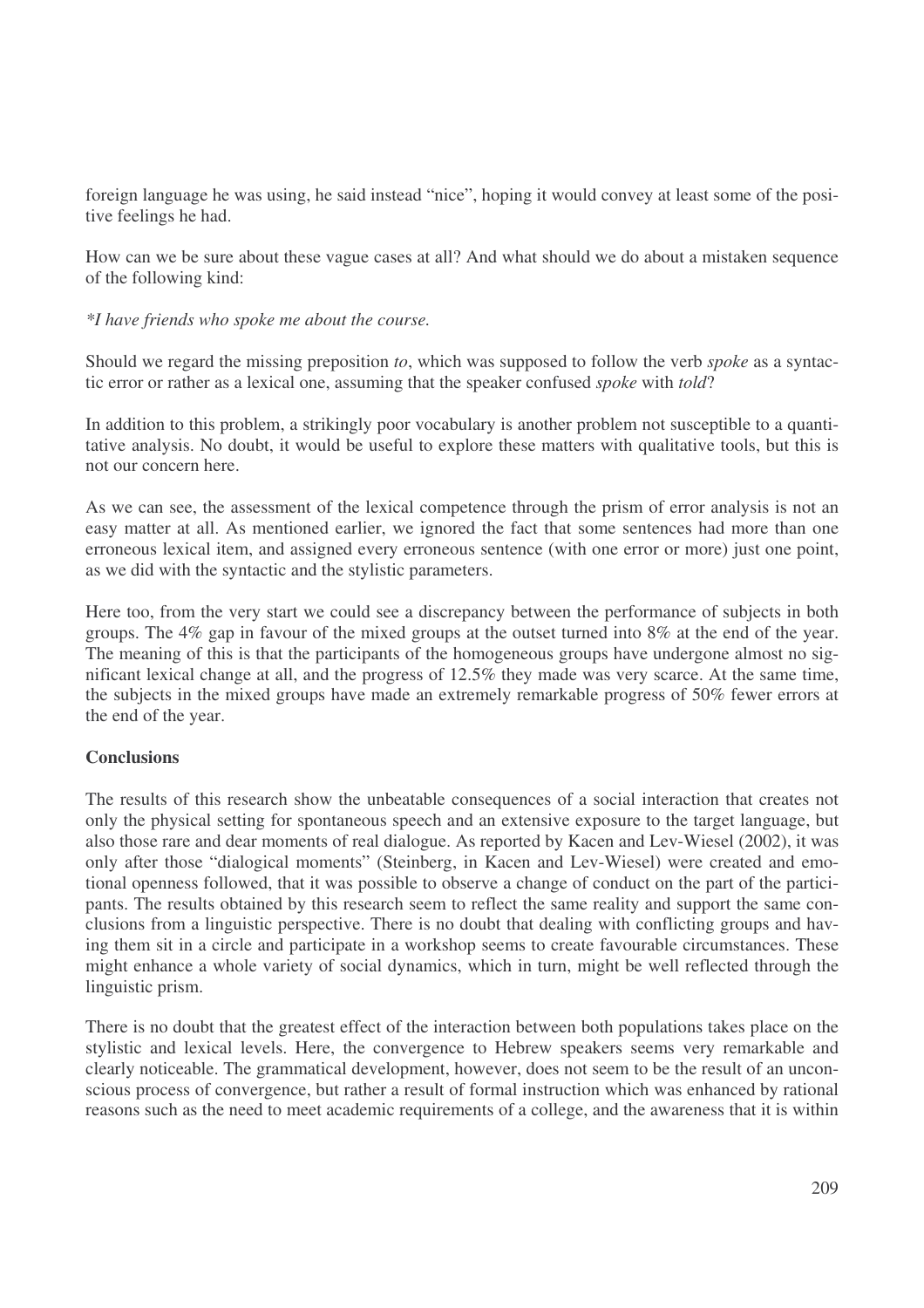the interests of the subjects themselves to acquire Hebrew in order to settle better in life, socially and economically.

This point should be well understood. The motives for grammatical and stylistic or lexical improvement are quite different. While grammatical competence in L2 usually reflects the level of mastery of the target language, it is the richness of the lexicon and mastery of the local style which will usually render the outsider (who can be any kind of outgroup, either total foreigner or a member of a minority group) a rewarding feeling of belonging. On the Israeli scene, a successful adoption of stylistic features might help the foreign speaker to sound more mainstream Israeli, more like someone from the dominant group.

What should be remembered here is that due to the language policy in Israel, which practically enables the Arab citizens to speak Arabic as their legitimate L1 freely in Israel, and have it as the official language of instruction at schools, there is no danger that Arabic is ever going to disappear or be forgotten by its native speakers. In this respect, the classical models of the SIT and LAT as they were designed by Giles, Taylor, McKirnan and their colleagues in Europe, considering various minority languages in Europe, America and elsewhere, do not fit the Israeli situation. These models do not fit since they refer to linguistically endangered minorities. Linguistically speaking, the Arab minority in Israel is very strong. This is precisely the reason why some of the Arab speakers, provided they have the motivation to integrate in Jewish mainstream society, choose to elaborate on their Hebrew. They do so through partial or total linguistic convergence without any need to undergo anything that would remotely echo Hamlet's dilemma. It is not a question of this language or that one, of to be or not to be. This is why Brewer, with her two-directional model is much more appropriate here. It is possible both to acquire remarkably good Hebrew (for utilitarian or other reasons) without feeling a traitor who abandons his tribe, and yet remain a very proud Arab, who studies and uses his language whenever and wherever he sees fit.

#### **References**

Amara, M. and B. Spolsky 1983. The Diffusion and Integration of Hebrew and English Lexical Items in the Spoken Arabic of an Israeli Village. *Anthropological Linguistics* 28:43-54.

Ball, P., H. Giles and M. Hewstone 1984. Second language acquisition: the intergroup theory with catastrophic dimensions. In: H. Tajfel, ed. *The Social Dimension: European Developments in Social Psychology*, vol. 2, Cambridge: Cambridge University Press.

Barbour, S. and C. Carmichael, eds. 2000. *Language and Nationalism in Europe*. Oxford: Oxford University Press.

Berry, J.W., Y.H. Poortinga, M.H. Segall, and P.R. Dasen 1996. *Cross-Cultural Psychology, Research and Applications*. Ch.12: Ethnic groups and minorities. Cambridge: Cambridge University Press.

Brewer, M.B. 1991. The social self: on being the same and different at the same time. *Personality and Social Psychology Bulletin*, 17:475-482.

Cooper, R. 1989. *Language Planning and Social Change*, ch.7. Cambridge: Cambridge University Press.

Ellis, R. 1998. *Second Language Acquisition*. Oxford: Oxford University Press.

Giles, H., ed 1984. The dynamics of speech accommodation. *International Journal of the Sociology of Language* 46, whole issue.

Hoffmann, Charlotte. 1996. *An Introduction to Bilingualism*. London and New York: Longman.

Hogg, Michael and Dominic Abrams 1996. *Social Identifications: a social psychology of intergroup relations and group processes*, London and New York: Routledge.

Kacen, Lea and Rachel Lev-Wiesel, eds. 2002. *Group Work in a Multicultural Society*. Tel-Aviv: Tcherikover.

Krashen, S. 1985. *The Input Hypothesis: Issues and Implications*. London and New York: Longman.